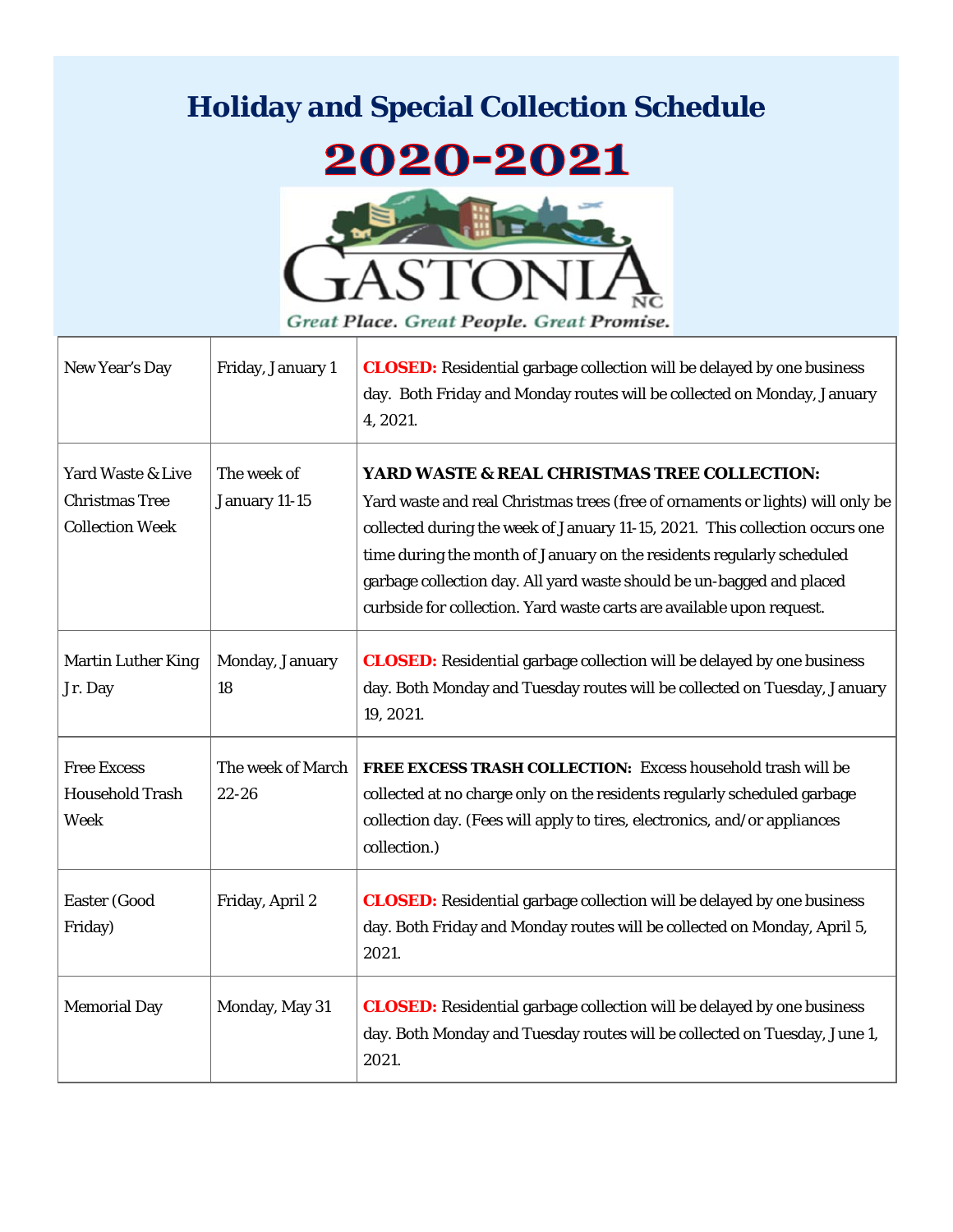| <b>Independence Day</b>                      | Monday, July 5                                 | <b>CLOSED:</b> Residential garbage collection will be delayed by one business<br>day. Both Friday and Monday routes will be collected on Tuesday, July 6,<br>2021.                                                                                                  |
|----------------------------------------------|------------------------------------------------|---------------------------------------------------------------------------------------------------------------------------------------------------------------------------------------------------------------------------------------------------------------------|
| <b>Labor Day</b>                             | Monday,<br>September 6                         | <b>CLOSED:</b> Residential garbage collection will be delayed by one business<br>day. Both Monday and Tuesday routes will be collected on Tuesday<br>September 7, 2021.                                                                                             |
| <b>Free Excess</b><br><b>Household Trash</b> | The week of<br>September 20-24                 | <b>FREE EXCESS TRASH COLLECTION:</b> Excess household trash will be<br>collected at no charge only on the residents regularly scheduled garbage<br>collection day. (Fees will apply to tires, electronics, and/or appliances<br>collection.)                        |
| <b>Leaf Season Begins</b>                    | Thursday, October<br>15 through<br>February 15 | LEAF SEASON: Residential leaf vacuuming will begin curbside. Please rake<br>your leaves to the curb and leave unbagged and out of storm drains and<br>gutter lines for leaf vacuuming. Please place yard waste debris separately<br>from leaf piles for collection. |
| <b>Yard Waste</b><br><b>Collection Week</b>  | The week of<br>November 1-5                    | YARD WASTE COLLECTION: Yard waste is only collected during the first<br>full week of this month during leaf season. All yard waste should be placed<br>curbside and left unbagged.                                                                                  |
| <b>Veteran's Day</b>                         | Thursday,<br>November 11                       | <b>CLOSED:</b> Residential garbage collection will be delayed by one business<br>day. Both Thursday and Friday routes will be collected on Friday, November<br>12, 2021.                                                                                            |
| Thanksgiving<br>Holiday                      | Thursday,<br>November 25                       | <b>CLOSED:</b> Residential garbage collection will be delayed by one business<br>day. Thursday routes will be collected the following day, Friday, November<br>26, 2021.                                                                                            |
| <b>Designated Day</b>                        | Friday, November<br>26                         | <b>CLOSED:</b> Residential garbage collection will be delayed by one business<br>day. Both Friday and Monday routes will be collected on Monday, November<br>29, 2021.                                                                                              |
| <b>Yard Waste</b><br><b>Collection Week</b>  | The week of<br>December 6-10                   | YARD WASTE COLLECTION: Yard waste is only collected during the first<br>full week of this month during leaf season. All yard waste should be placed<br>curbside and left unbagged.                                                                                  |
| <b>Christmas Eve</b>                         | Friday, December 24                            | NORMAL COLLECTION SCHEDULE                                                                                                                                                                                                                                          |